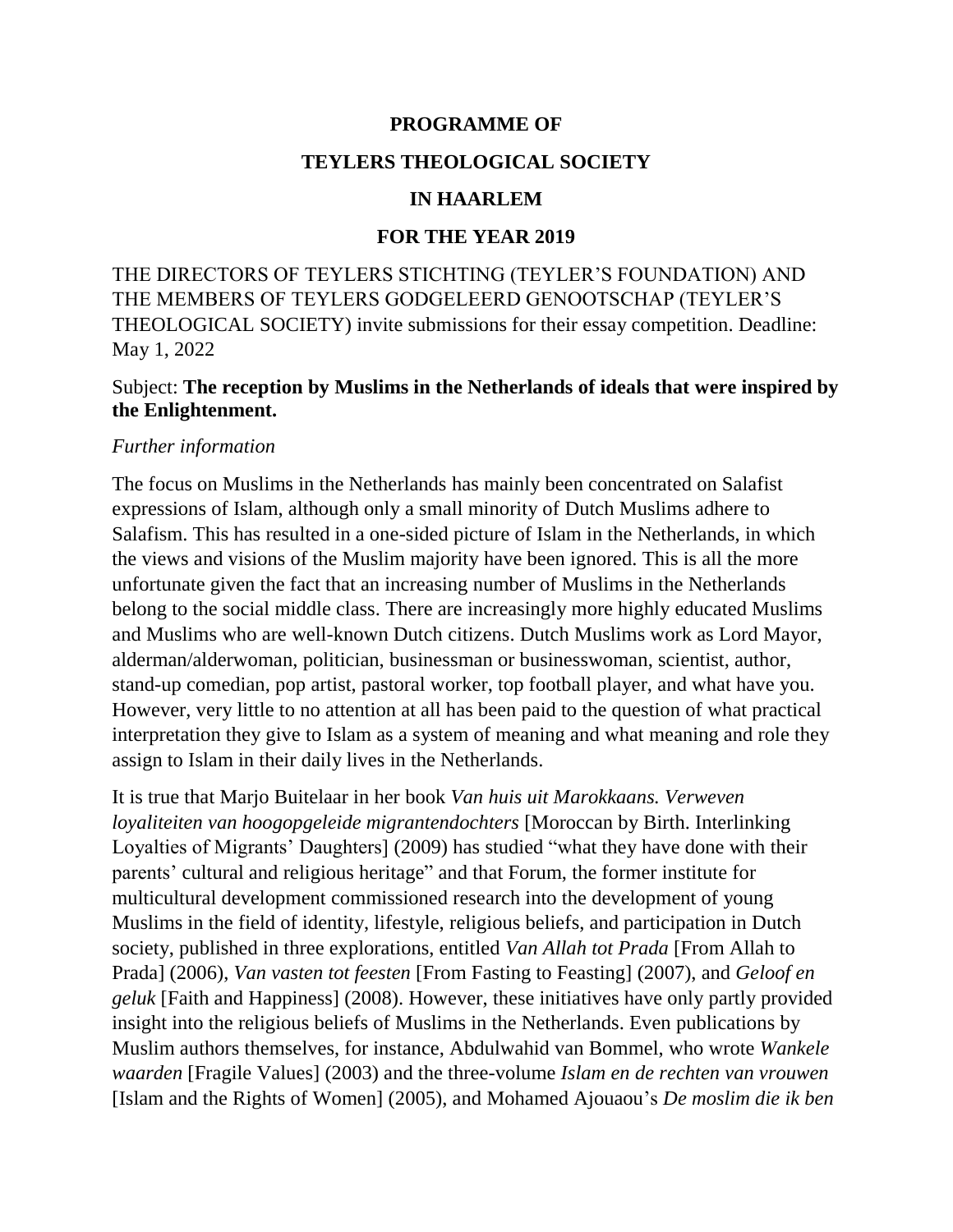[The Muslim I Am] 2006) and *Wie is moslim?* [Who is Muslim?] (2014) do not entire fill this gap.

This essay contest is aimed to increase the knowledge of and insight into these religious beliefs – as a follow-up to last year's essay contest, 'Enlightenments – Religion 2018 – 2028' (see: [http://www.teylersstichting.nl/PrijsvraagTGG2018.pdf\)](http://www.teylersstichting.nl/PrijsvraagTGG2018.pdf) – by requesting an essay on the reception by Dutch Muslims of ideals that emerged from the Enlightenment. It is generally accepted that, since the failure of the 'Muʿtazilite experiment' in the 8th century and the 'Salafist turn' of Islamic Modernism at the beginning of the 20th century, the majority of Muslims have professed the primacy of faith over reason. As a result, Muslims were considered not to be open to Enlightenment ideals, since these ideals are based on the primacy of reason. Can this argument be maintained if reason and faith are not primarily set against each other? Might a more nuanced picture be obtained of the religious beliefs of the majority of Muslims if research were to zoom in on the question of how Muslims think about and deal with a number of Enlightenment ideals without contrasting them with faith? Interesting ideals would include equality and freedom of religion, (religious) tolerance and (social) justice, human rights in general, the separation of church and state, and the emancipation of the individual. What do Muslims in the Netherlands think about these ideals? What, in their opinion, would accepting such ideals mean for their perception and practice of Islam? Is there a difference in the opinions of men and women in this context?

The directors of Teyler's Foundation and the members of Teyler's Theological Society hope for an essay that, by exploring the answers to the above questions, can provide a picture of the perception and practice of Islam by the Muslim majority in the Netherlands, a picture that is more nuanced than the one that has been painted so far owing to the one-sided focus on Salafism. The essay may be written from an anthropological or sociological perspective, but may also be based on historical research, for instance, on sermons and *fatwas*, or may use a combination of research methods.

Last but not least: the essay should be written in a style and format that makes it accessible to a wider interested audience, such as visitors to the Teylers Museum and mature ('lifelong learning') students.

*Entries should consist of either one extended study, in the form of a text prepared for publication, or of several publications, most of which should have appeared in the three years prior to May 1, 2022. In the latter case, entrants should also submit a hitherto unpublished text, written especially for the competition, in which the earlier publications are placed in a broader academic context.*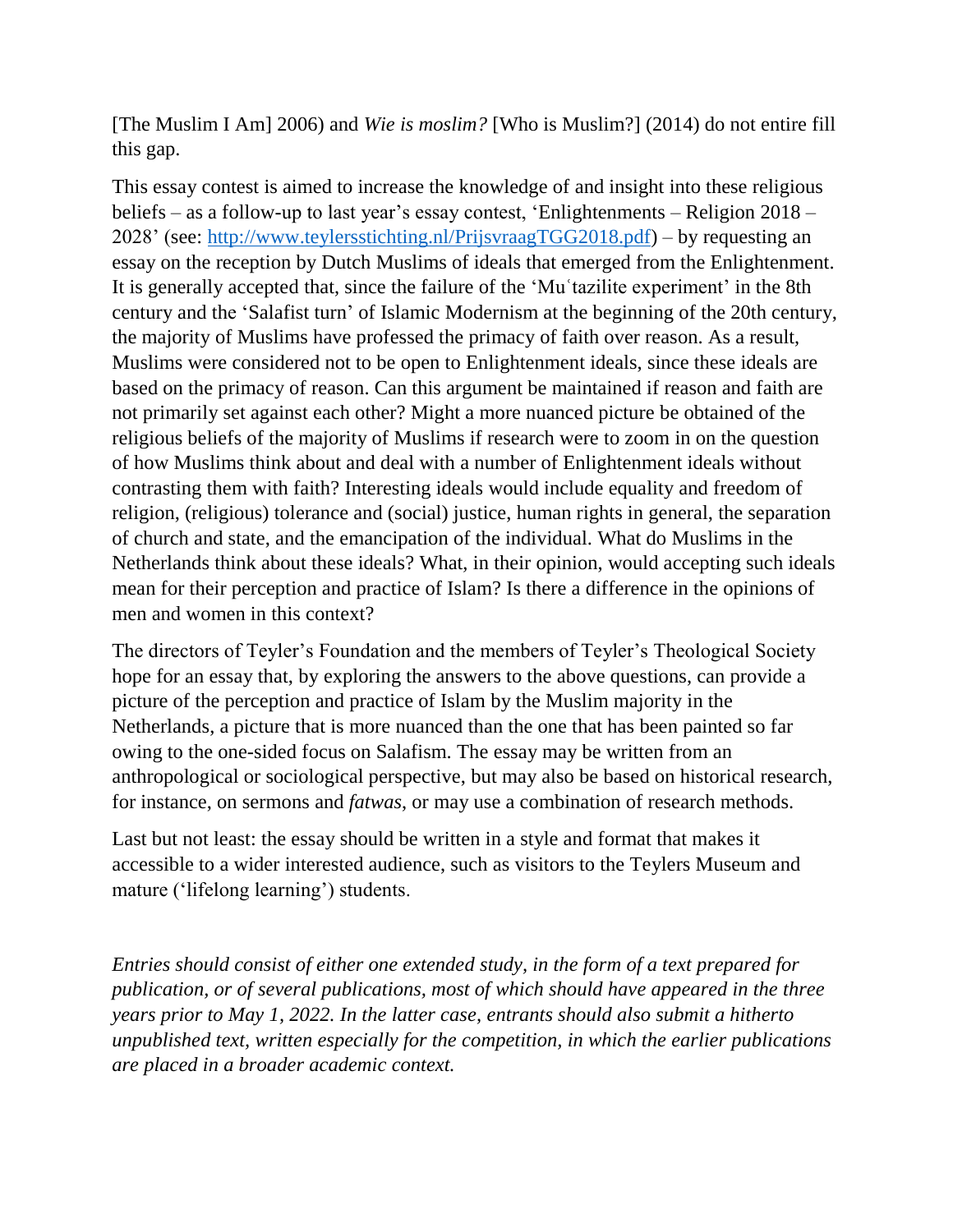## *General Information*

Pieter Teyler van der Hulst (Haarlem, 1702-1778) was a Dutch merchant. In his will, he stipulated the founding of an important museum together with Teylers Stichting (Teyler's Foundation). Part of this Foundation are two learned societies, each of which presents a yearly essay competition. Teylers Godgeleerd Genootschap (Teyler's Theological Society) is one of these learned societies. It organizes essay competitions in the field of theology, philosophy of religion and religious studies.

## *Procedure*

• In order to qualify for the competition, candidates should submit four copies of their entry to the Directors of Teylers Stichting, Spaarne 16, 2011 CH Haarlem, The Netherlands, before May 1, 2022. Entries received after that date will not be taken into consideration.

• The essays must be in English, French, German or Dutch. Because of the stipulations of Pieter Teyler's will, the essays may not mention the author's name but should be identified only by a motto. The entry should be accompanied by a sealed envelope containing the author's name and address, with the motto on the outside.

• To avoid a long wait before hearing the result of the evaluation, in case an award has not been made, authors are requested to send together with the sealed envelope an open envelope containing the name and full address of a person with whom the Directors of Teylers Stichting may enter into correspondence confidentially.

#### *Evaluation*

• The evaluation will be carried out by the members of Teylers Godgeleerd Genootschap (Professor M. Barnard, Professor H.L. Beck, Professor E. Jorink, Professor A.B. Merz, Professor M. Popović, Professor E.G.E. van der Wall, vacancy).

• The evaluation will be communicated within seven months from the final date of submission in the form of a recommendation to the Directors of Teylers Stichting, who will decide within one month whether or not to give an award.

- This decision is final.
- All candidates will be notified by the Directors as soon as a decision has been made.

#### *Award*